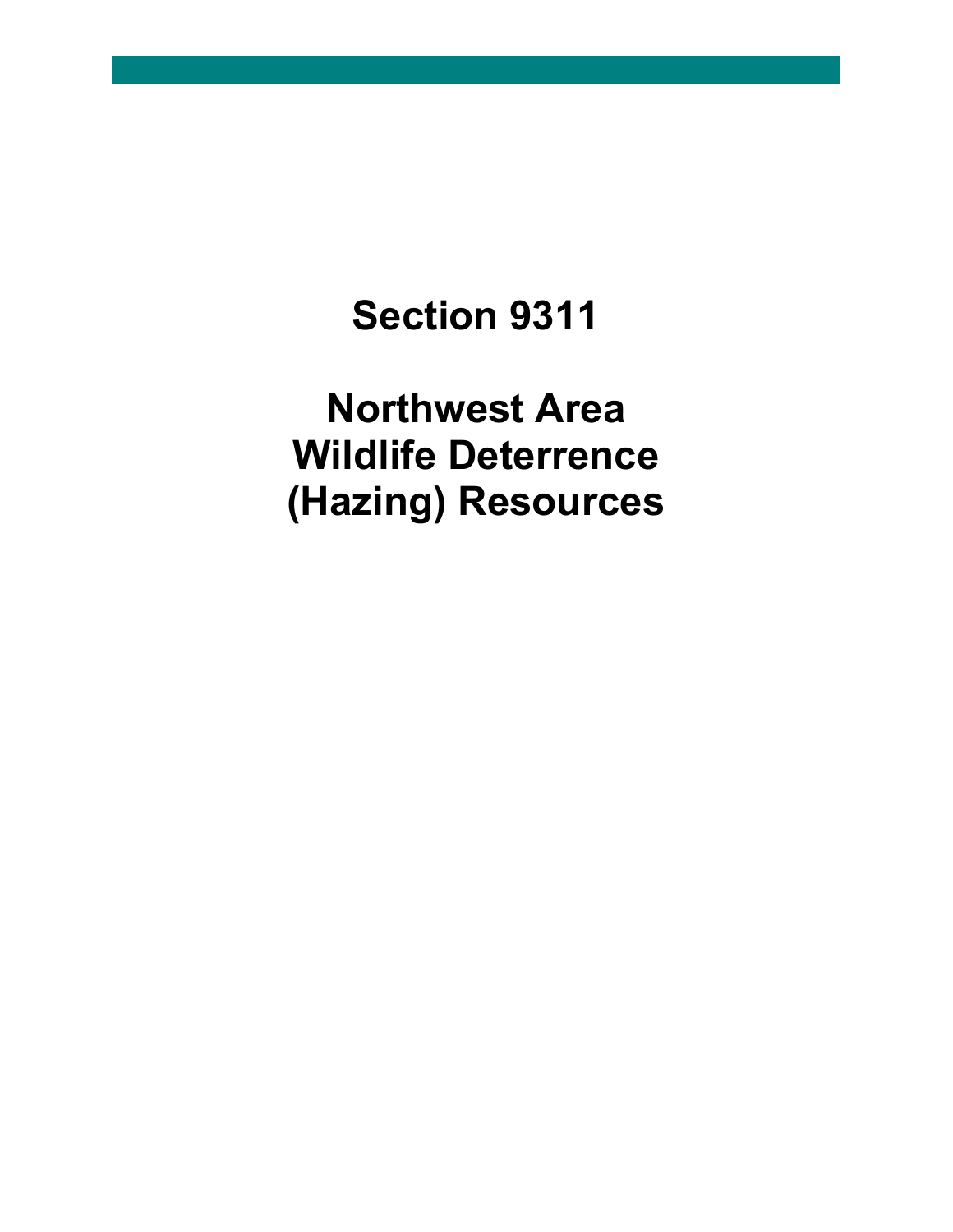

#### **Section Page**

| 9311 | Northwest Area Wildlife Deterrence (hazing) Resources 9311-1 |                                                                    |  |
|------|--------------------------------------------------------------|--------------------------------------------------------------------|--|
|      | 9311.1                                                       |                                                                    |  |
|      | 9311.2                                                       |                                                                    |  |
|      | 9311.3                                                       |                                                                    |  |
|      | 9311.4                                                       |                                                                    |  |
|      | 9311.5                                                       |                                                                    |  |
|      | 9311.6                                                       |                                                                    |  |
|      | 9311.7                                                       |                                                                    |  |
|      | 9311.8                                                       |                                                                    |  |
|      | 9311.9                                                       |                                                                    |  |
|      | 9311.10                                                      | California Oiled Wildlife Care Network - Davis, California 9311-17 |  |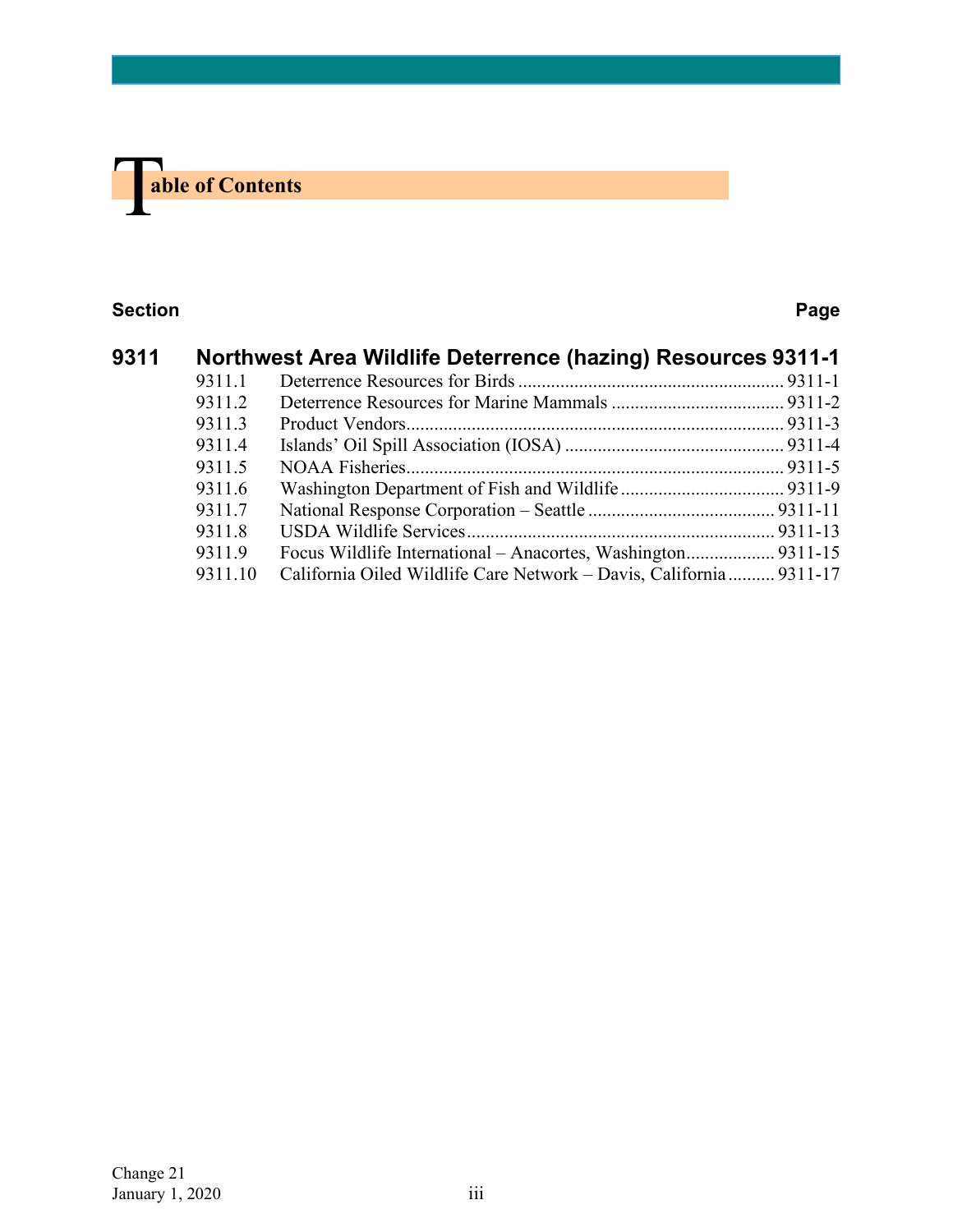### <span id="page-2-1"></span><span id="page-2-0"></span>**Current as of August 2012**

This Wildlife Deterrence Resource list is provided in support of the Northwest Wildlife Response Plan (Chapter 9310) of the Northwest Area Contingency Plan. The first pages include a summary of organizations that can provide deterrence (hazing) resources in the Pacific Northwest, followed by a list of vendors with hazing supplies. The remaining pages describe the equipment in detail for each provider organization. The resources can be directly ordered by the Unified Command and/or Responsible Party. They also could be requested for use during an oil spill in Washington, Oregon, Idaho, or British Columbia through the Pacific States – British Columbia Oil Spill Task Force Mutual Aid agreements.

### <span id="page-2-2"></span>**9311.1 Deterrence Resources for Birds**

#### [USDA Wildlife Services](https://www.aphis.usda.gov/aphis/ourfocus/wildlifedamage)

Washington– Olympia

Contact: Roger Woodruff 360-753-9884, [roger.a.woodruff@aphis.usda.gov](mailto:roger.a.woodruff@aphis.usda.gov) Oregon – Portland

Contact: Dave Williams 503-326-2346, [david.e.williams@aphis.usda.gov](mailto:david.e.williams@aphis.usda.gov) Idaho – Boise

Contact: Todd Grimm, 208-373-1630, [todd.k.grimm@aphis.usda.gov](mailto:todd.k.grimm@aphis.usda.gov)

Brief Description of Resources: Wildlife Services does a great deal of bird deterrence work and has a large inventory of deterrence tools available almost all the time. The quantity of deterrence equipment varies by state location. Wildlife Services has the ability to bring in large quantities of deterrence equipment and experienced deterrence personnel in a short time.

[Focus Wildlife International](http://focuswildlife.net/) – Anacortes, Washington

Contact: Chris Battaglia 360-386-5965, [chris@focuswildlife.org](mailto:chris@focuswildlife.org) Jenny Schlieps 360-391-7777, [jenny@focuswildlife.org](mailto:jenny@focuswildlife.org) 24-hour number: 1.800.578.3048

Brief Description of Resources: Experienced deterrence personnel, inventory of passive and active deterrence equipment.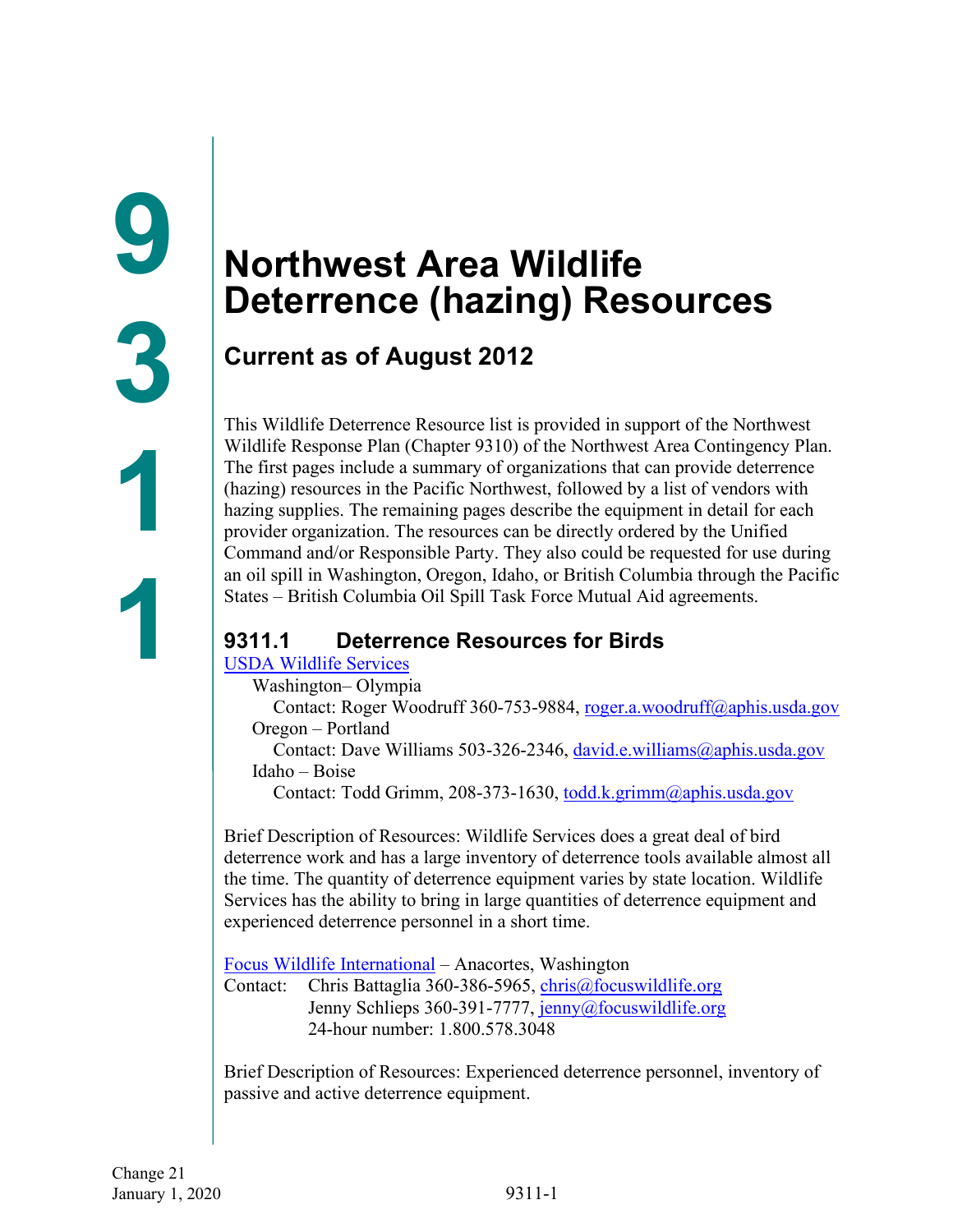[International Bird Rescue](http://www.bird-rescue.org/) – Astoria, Washington

Contact: Curt Clumpner 707-249-6932(c), [curt.clumpner@bird-rescue.org](mailto:curt.clumpner@bird-rescue.org) 24-hour number 707-207-0380

Brief Description of Resources: Experienced deterrence personnel.

[California Oiled Wildlife Care Network](http://www.owcn.org/) – Davis, California Contact: Michael Ziccardi 530-754-5701(o), 530-979-7561(c), [mhziccardi@ucdavis.edu](mailto:mhziccardi@ucdavis.edu)

Brief Description of Resources: Experienced deterrence personnel, inventory of passive and active deterrence equipment in trailerable storage.

[National Oceanic and Atmospheric Administration \(NOAA\)](https://www.fisheries.noaa.gov/) Fisheries – Seattle, Washington Contact: Lynne Barre 206-526-4745(o), 206-718-3807(c), [Lynne.Barre@noaa.gov](mailto:Lynne.Barre@noaa.gov)  Brent Norberg 206-526-6550(o), 206-909-3771(c), [Brent.Norberg@noaa.gov](mailto:Brent.Norberg@noaa.gov)

Kristin Wilkinson 206-526-4747(o), 206-550-6208(c),

[Kristin.Wilkinson@noaa.gov](mailto:Kristin.Wilkinson@noaa.gov)

Brief Description of Resources: Seal bombs, bird screamer rockets, bird banger rockets, bird rocket igniters, cracker shells, electronic pingers.

[National Response Corporation](http://nrcc.com/) – Seattle, Washington Contact: Tiffany Gallo 206-607-3007(o), 206-730-0193 (c) [tgallo@nrces.com](mailto:tgallo@nrces.com)

Brief Description of Resources: One bird hazing kit with propane cannon, inflatable scarecrow, Mylar flash tape.

#### <span id="page-3-0"></span>**9311.2 Deterrence Resources for Marine Mammals**

[Islands' Oil Spill Association](http://iosaonline.org/) – Friday Harbor, Washington Contact: Julie Knight 360-378-5322(o), 360-622-6041(c), [iosa@rockisland.com](mailto:iosa@rockisland.com)

Brief Description of Resources: 21 oikomi pipes with hammers.

[NOAA Fisheries](https://www.fisheries.noaa.gov/region/west-coast) – Seattle, Washington Contact: Lynne Barre 206-526-4745(o), 206-718-3807(c), [Lynne.Barre@noaa.gov](mailto:Lynne.Barre@noaa.gov)  Brent Norberg 206-526-6550(o), 206-909-3771(c), [Brent.Norberg@noaa.gov](mailto:Brent.Norberg@noaa.gov) Kristin Wilkinson 206-526-4747(o), 206-550-6208(c), [Kristin.Wilkinson@noaa.gov](mailto:Kristin.Wilkinson@noaa.gov)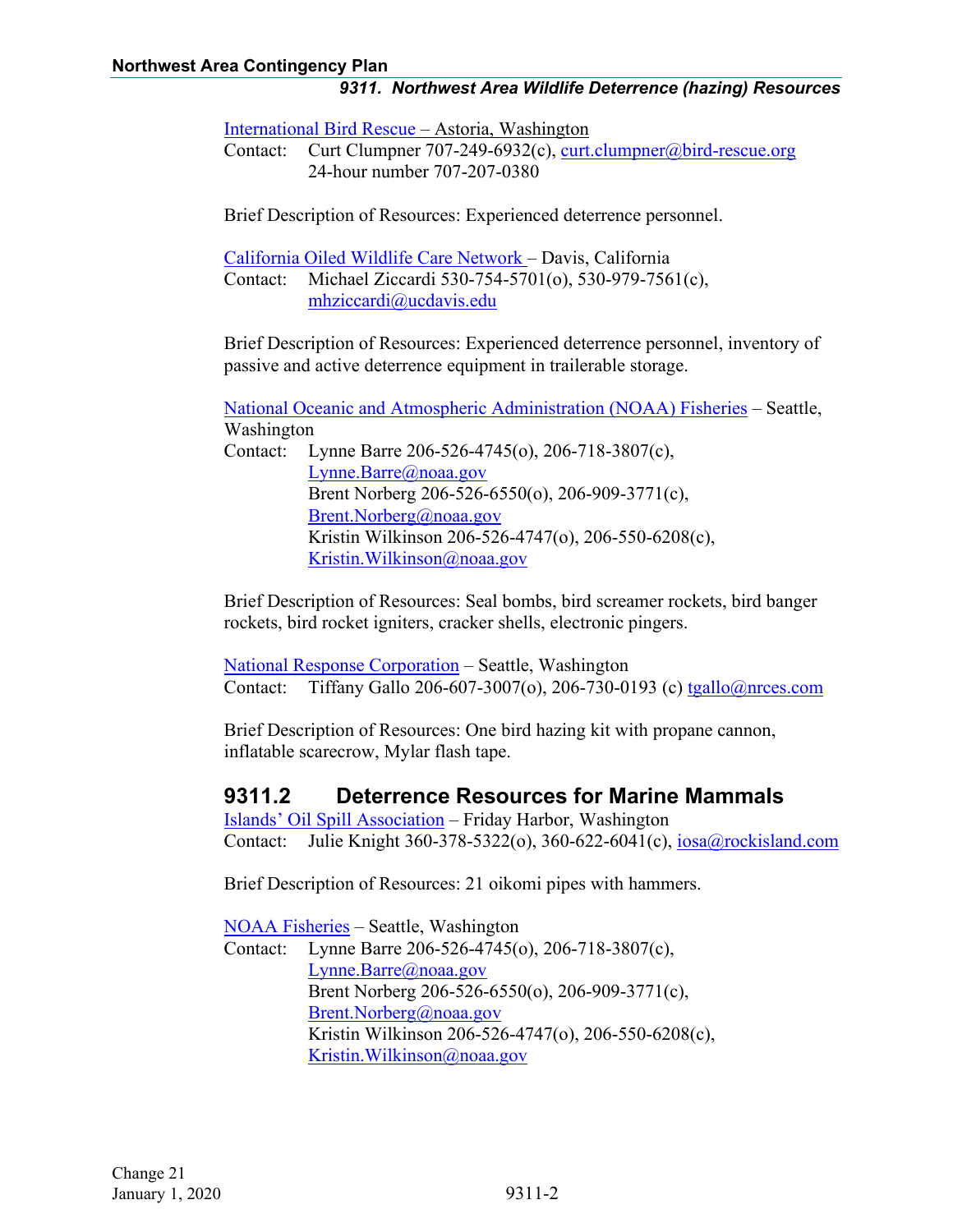Brief Description of Resources: 650 seal bombs, 250 bird screamer rockets, 250 bird banger rockets, 500 bird rocket igniters, 250 cracker shells, 12 electronic pingers.

[Washington Department of Fish and Wildlife](http://wdfw.wa.gov/) (WDFW) – Olympia, WA Contact: WDFW Spill Team Pager 360-534-2388 (24/7)

Brief Description of Resources: 21 oikomi pipes with hammers

#### <span id="page-4-0"></span>**9311.3 Product Vendors**

**National Response Corporation – Bird Hazing Kit** 9520 10<sup>th</sup> Ave South Ste#175 Seattle, WA 9818 Phone 1-206-378-4100 FAX 1-206-378-4103

#### **California Seal Control Corporation – Seal Bombs**

2190 Signal Place San Pedro, CA 90731 310-831-5516 (tel) 310-831-2402 (fax) Email: [CA.SEALCONTROL@GMAIL.COM](mailto:CA.SEALCONTROL@GMAIL.COM)

#### **Wilson Irrigation - Bird Control Rockets**

1104 Mead Ave. Yakima, WA 98903 509-453-9983 (tel) 509-453-1258 (fax)

#### **Western Wildlife Control - Bird Control Rockets and Cracker Shells**

P.O. Box 932 Canby, OR 97013-0932 503-656-1999 (tel) 503-656-6628 (fax)

#### **Reed-Joseph International Co.**

Box 894 or 800 Main St. Greenville, MS 38702 800-647-5554 (tel) 662-335-8850 (fax)

#### **Bird Gard LLC**

254 W. Adams Ave. Sisters, OR 97759 541-549-0205 (tel) 541-549-5286 (fax)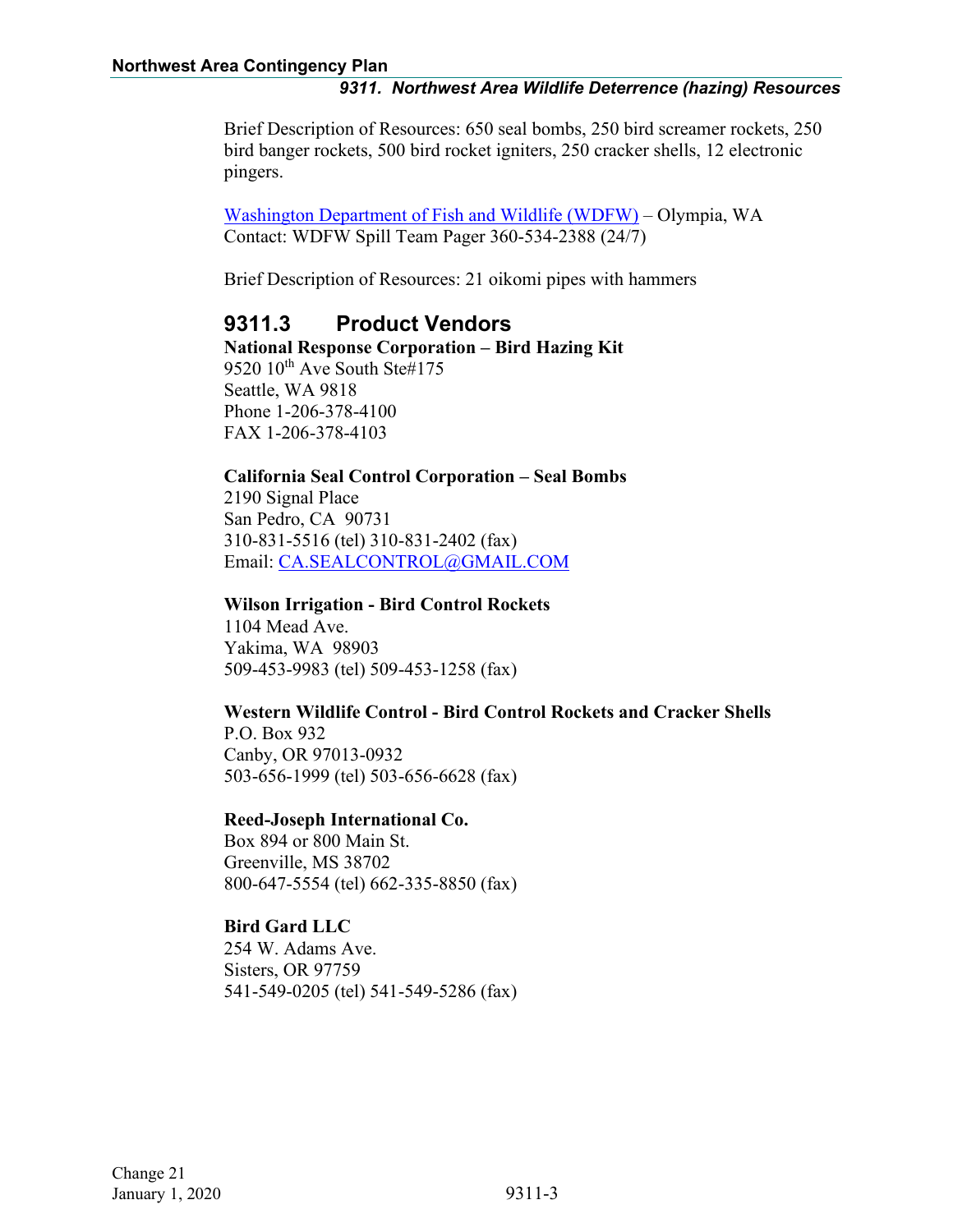## <span id="page-5-0"></span>**9311.4 Islands' Oil Spill Association (IOSA)**

**Hazing Equipment Summary Data Sheet – June 20, 2012**

**Organization name:** Islands' Oil Spill Association (IOSA)

List of hazing equipment:

21 8-foot-long oikomi pipes with hammers (on loan from NOAA (11) WDFW (10)).

Physical location of the equipment: IOSA storage trailer located at the end of Shelter Road south of the Friday Harbor Airport

Point of contact for the equipment:

| Islands' Oil Spill Association (IOSA) |                     |  |
|---------------------------------------|---------------------|--|
| <b>Julie Knight</b>                   | Home (360) 468-2065 |  |
| <b>PO Box 1354</b>                    | Work (360) 378-5322 |  |
| Friday Harbor, WA. 9825               | Cell (360) 622-6041 |  |
| iosa@rockisland.com                   |                     |  |

IOSA is usually paged through San Juan County's Sheriff's Dispatch: 360-378- 4151 (Also, you can call the IOSA pager number directly) IOSA Pager (360) 336- 1166

#### **Equipment Storage**

Does the equipment have any storage, permitting, or licensing requirements? No

Are there any special storage requirements (locked, heated, etc.)? They need to be kept dry.

How often does the equipment need to be checked while in storage? Quarterly.

Does the equipment have a shelf life? No

#### **Equipment Ordering**

Is the item listed on the Western Response Resource List (WRRL)? No.

How is the equipment requested? Phone followed up by an ICS Form 213 for documentation.

Are there any special instructions when ordering (inside locked gate, transportation permits, etc.)? Must contact IOSA.

Is the equipment available 24/7? IOSA personnel can access the equipment 24/7.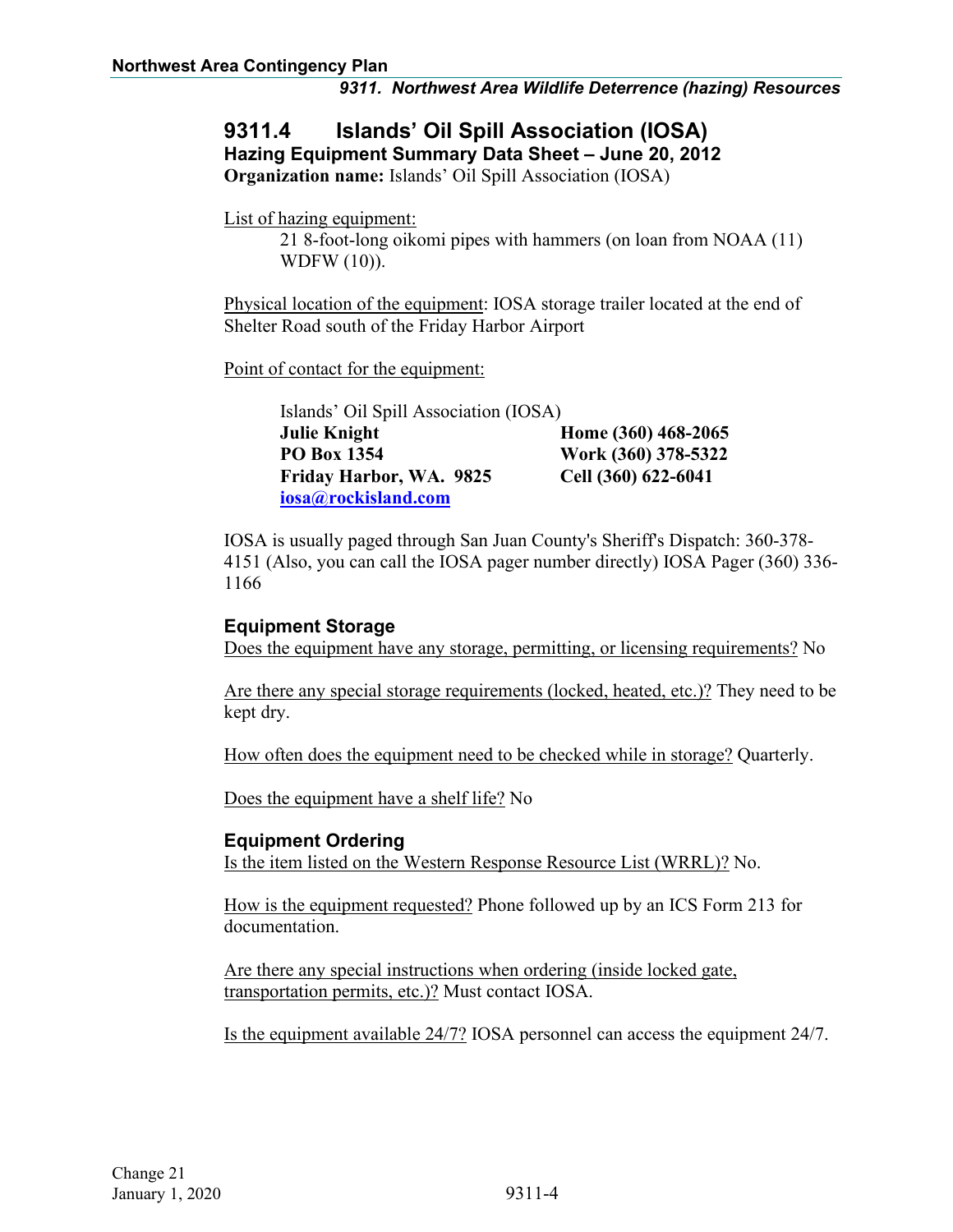Can the equipment be delivered and/or picked up? Yes, the equipment can be picked up from the storage site and can be delivered to designated locations. The pipes could be transferred to one of the smaller (16-foot) trailers at the same storage site and then towed to a designated delivery location.

Are there any licensing or permitting requirements associated with delivery or pick up? Need a truck or trailer that can accommodate the 8-foot length of the pipes.

Are there any on-site security requirements for the item? To be determined.

When ordering, should additional supporting equipment be ordered as well? Yes, hammers, vessels, and pipe mounting equipment.

#### **Equipment Use**

Are there any restrictions on the use of the item (time of day, time of year, etc.)? Deployment is dependent on weather conditions and boat capabilities.

Are there any specific safety items that are needed for the personnel who are using the item? Do the safety items come with the hazing resource or do they need to be ordered separately? Appropriate mounting equipment is needed to suspend the pipes freely over the side of the deploying vessel.

Can anyone use the equipment or do they need licenses, permits, or specialized training? To be determined.

How many people are needed to pick up the equipment and use the equipment? Do they need additional support staff?

Number of people needed to pick up: 1 or 2 Number of people needed to deploy: 2 with boat Number of people needed to support equipment use: To be determined

#### <span id="page-6-0"></span>**9311.5 NOAA Fisheries Hazing Equipment Summary Data Sheet – July 5, 2012 Organization name:** NOAA Fisheries, Northwest Region

7600 Sand Point Way, N.E. Seattle, WA 98115

List of hazing equipment:

9 boxes seal bombs (72 units/box)

5 boxes bird screamer rockets (50/box)

5 boxes bird banger rockets (50/box)

5 boxes bird rocket igniters (22cal; 100/box)

10 boxes cracker shells (12g) (25/box)

12 electronic pingers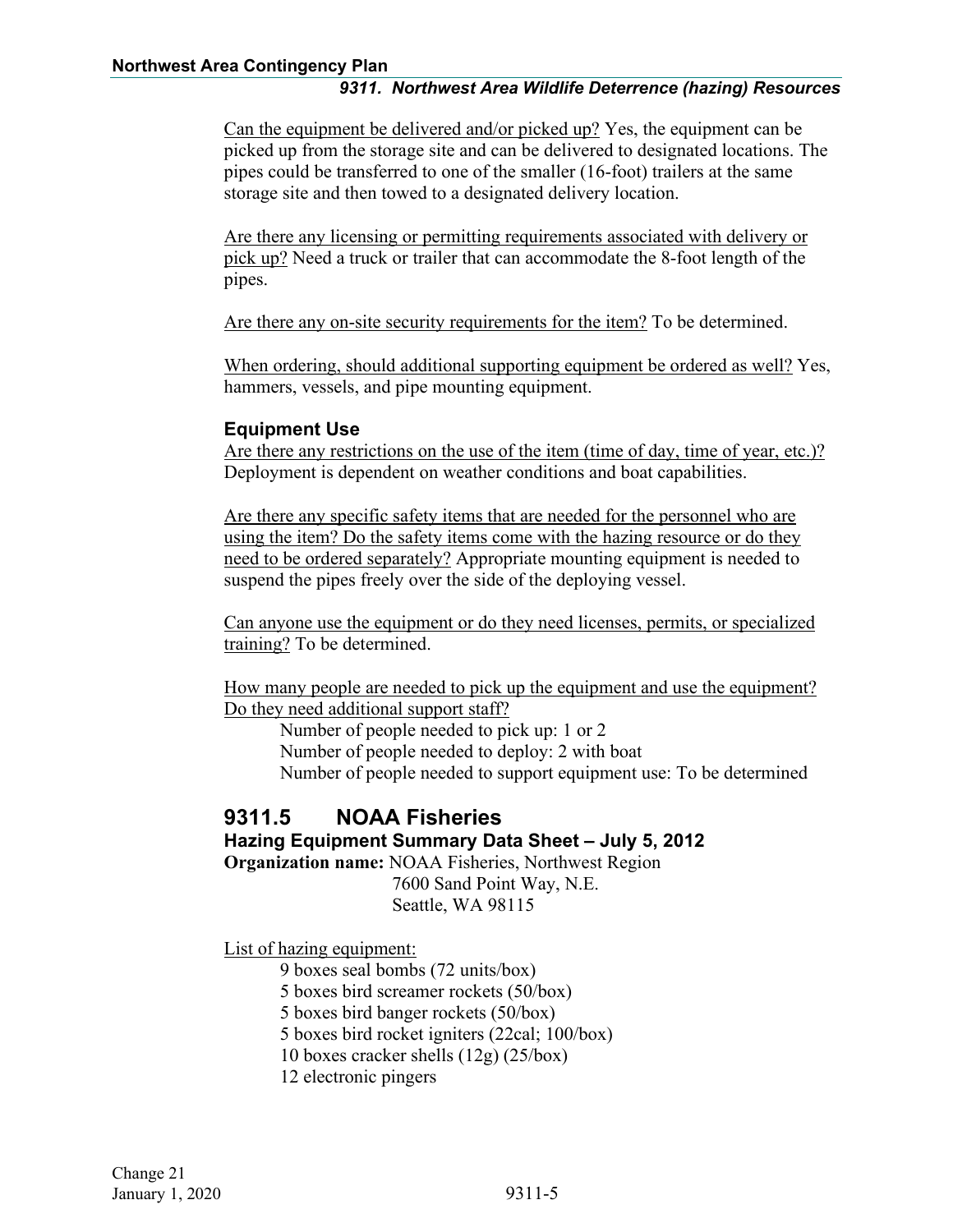Physical location of equipment: NOAA Western Regional Center 7600 Sand Point Way, N.E. Seattle, WA 98115 <http://www.wrc.noaa.gov/>

Pyrotechnics – Bldg. 33; Pingers – Bldg. 32

Points of contact for the equipment: Lynne Barre, Chief Puget Sound Ecosystem & Marine Mammal Branch 206-526-4745 (o) 206-718-3807 (c) Lynne.Barre@noaa.gov

Brent Norberg 206-526-6550 (o) 206-909-3771 (c) [Brent.Norberg@noaa.gov](mailto:Brent.Norberg@noaa.gov)

Kristin Wilkinson 206-526-4747 (o) 206-550-6208 (c) [Kristin.Wilkinson@noaa.gov](mailto:Kristin.Wilkinson@noaa.gov)

#### **Equipment Storage**

*Pyrotechnics*

This equipment is regulated by the United States Treasury – Bureau of Alcohol, Tobacco, Firearms, and Explosives (ATF) as high explosives and subject to storage and handling license requirements.

Explosives must be stored in a magazine constructed to ATF-approved standards. Deployment of explosive hazing units must be approved by the Federal On-Scene Coordinator (FOSC) or NOAA for compliance with the Marine Mammal Protection Act and the Endangered Species Act. Users must be agency (federal/state) personnel, spill response contractors under the direction of the FOSC (Wildlife Branch Director), or hold valid federal explosives license or user permit for compliance with ATF Federal Explosives Law and Regulations.

For non-federal facilities, explosive materials must be stored according to the regulations of 27 Code of Federal Regulations 555 Subpart K. For federal facilities, explosives must be stored according to agency rules and standards.

At NOAA, the equipment is stored in a locked magazine and is inventoried semiannually.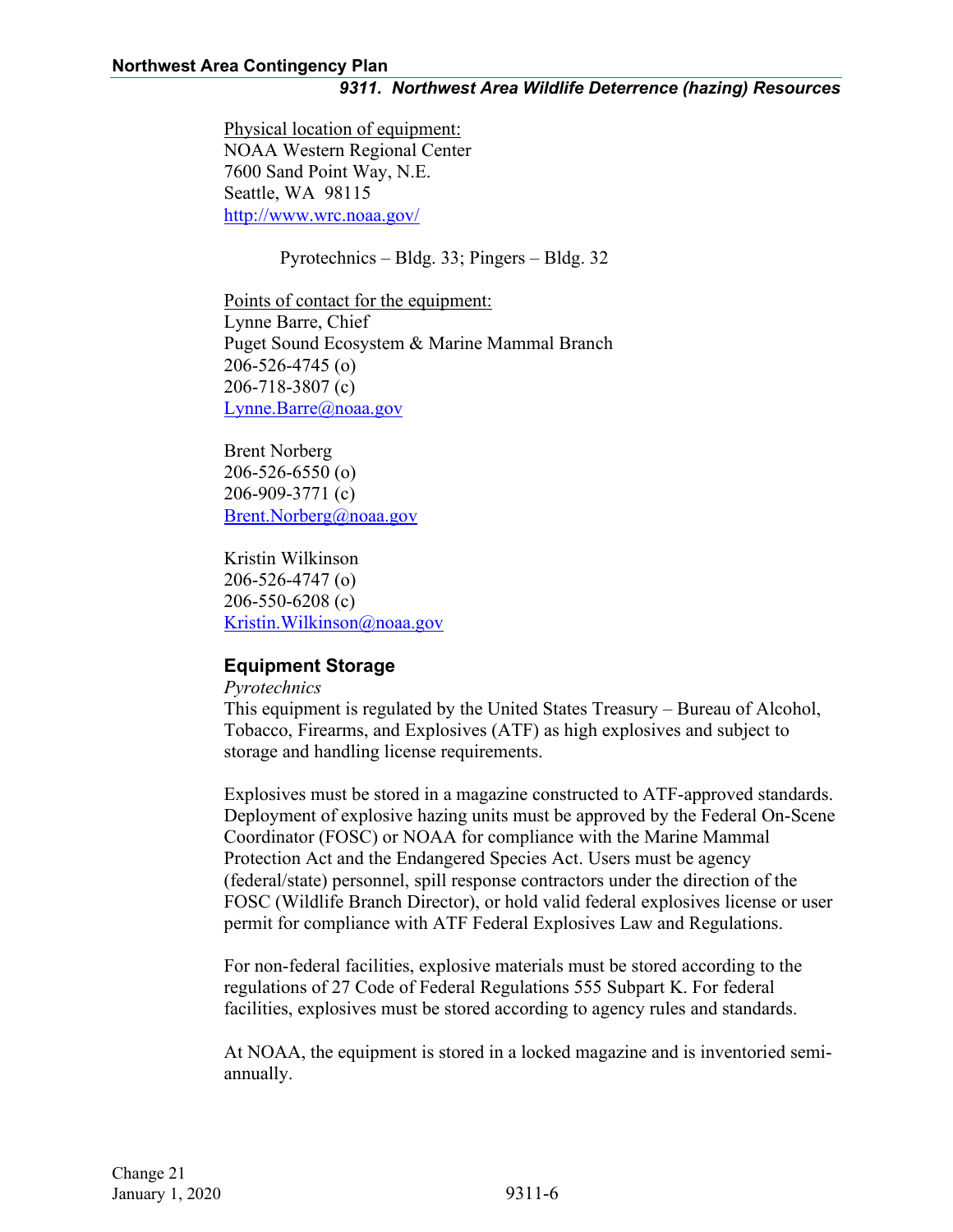The equipment has an indefinite shelf life when stored in an approved dry magazine in the original container. For materials that have been stored for an extended period, the manufacturer recommends shaking the devices prior to use.

Responsibility for replacing or refreshing supplies: NOAA Fisheries maintains a small supply of these devices for use in field programs and re-orders to maintain stock on hand.

#### *Electronic Gillnet Pingers*

The pingers are battery operated (single "D" cell) and are kept in an equipment storeroom with a supply of batteries.

#### **Equipment Ordering**

*Pyrotechnics*

These items are not listed on the WRRL. Ordering party must have an "End User Certificate – Wildlife Control Statement" on file with the vendor to order.

There is only one west coast vendor for seal bombs, listed below, and ordering from the vendor takes several days at a minimum because of transportation restrictions.

California Seal Control Corporation 2190 Signal Place San Pedro, CA 90731 310-831-5516 (tel) 310-831-2402 (fax) Email: CA.SEALCONTROL@GMAIL.COM

Bird control rockets can be ordered from the following vendors in our area. Shipment is by ground transportation only.

Wilson Irrigation 1104 Mead Ave. Yakima, WA 98903 509-453-9983 (tel) 509-453-1258 (fax)

Western Wildlife Control P.O. Box 932 Canby, OR 97013-0932 503-656-1999 (tel) 503-656-6628 (fax)

Cracker shells can be ordered from Western Wildlife Control in Canby, OR (contact info above).

*Electronic Gillnet Pingers* AirMar Technology Corporation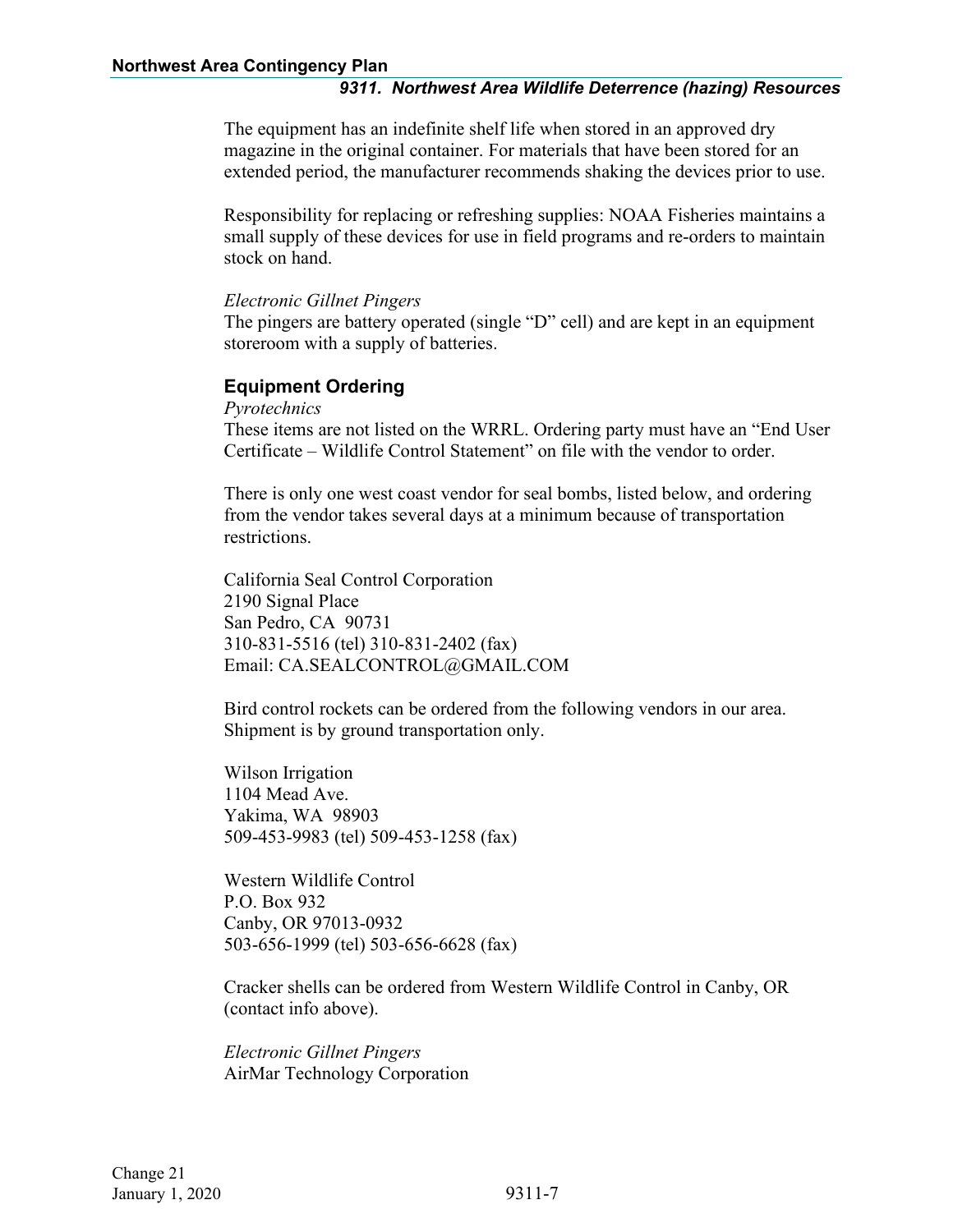603-673-9570. The AirMar units operate at 10 kHz and are suitable for small cetaceans and killer whales. The minimum order is six units. Credit card payment is preferred. Lead time requirements vary with stock on hand.

Pingers are also available from Fumunda and can be ordered as "high frequency" units for small cetaceans or "low frequency" units for large whales. The units are available on the west coast from Western Auto Marine in Juneau Alaska, 907- 780-4909, or ordered online at [https://juneauoutfitters.com/.](https://juneauoutfitters.com/)

The stored equipment (pyrotechnics or pingers) can be obtained from NOAA points of contact via telephone or, email followed up by an ICS Form 213 for documentation.

Are there any special instructions when ordering (inside locked gate, transportation permits, etc.)? Contact NOAA points of contact for shipment via ground transportation. NOAA is a secured facility. After-hours access can be arranged via NOAA points of contact (at numbers listed above) and the Western Regional Center Security Office at 206-526-4100.

Is the equipment available 24/7? NOAA points of contacts are available via cell phone and can access the Sand Point facility after hours.

Can the equipment be delivered and/or can it be picked up? NOAA points of contact can open the storage magazine to make equipment available for pickup, or the equipment can be delivered when requested.

Are there any licensing or permitting requirements associated with delivery or pick up? If yes, what are they? To be determined. Inter-agency transfers of materials for use by agencies or spill response contract personnel under the command of the FOSC (Wildlife Branch Chief) are authorized by regulation.

Are there any on-site security requirements for the item? If yes, what are they? To be determined.

When ordering, should additional supporting equipment be ordered as well? If yes, what is it (propane, hammers, safety gear, etc.)? For seal bombs, a rain-proof container suitable for storing units in the manufacturers packaging is sufficient, along with a wind-resistant lighter or propane torch for igniting the fuses.

For bird control rockets, a handheld launcher and igniter blanks are required.

Cracker shells are deployed from a 12 gauge open choke shotgun, which must be user supplied.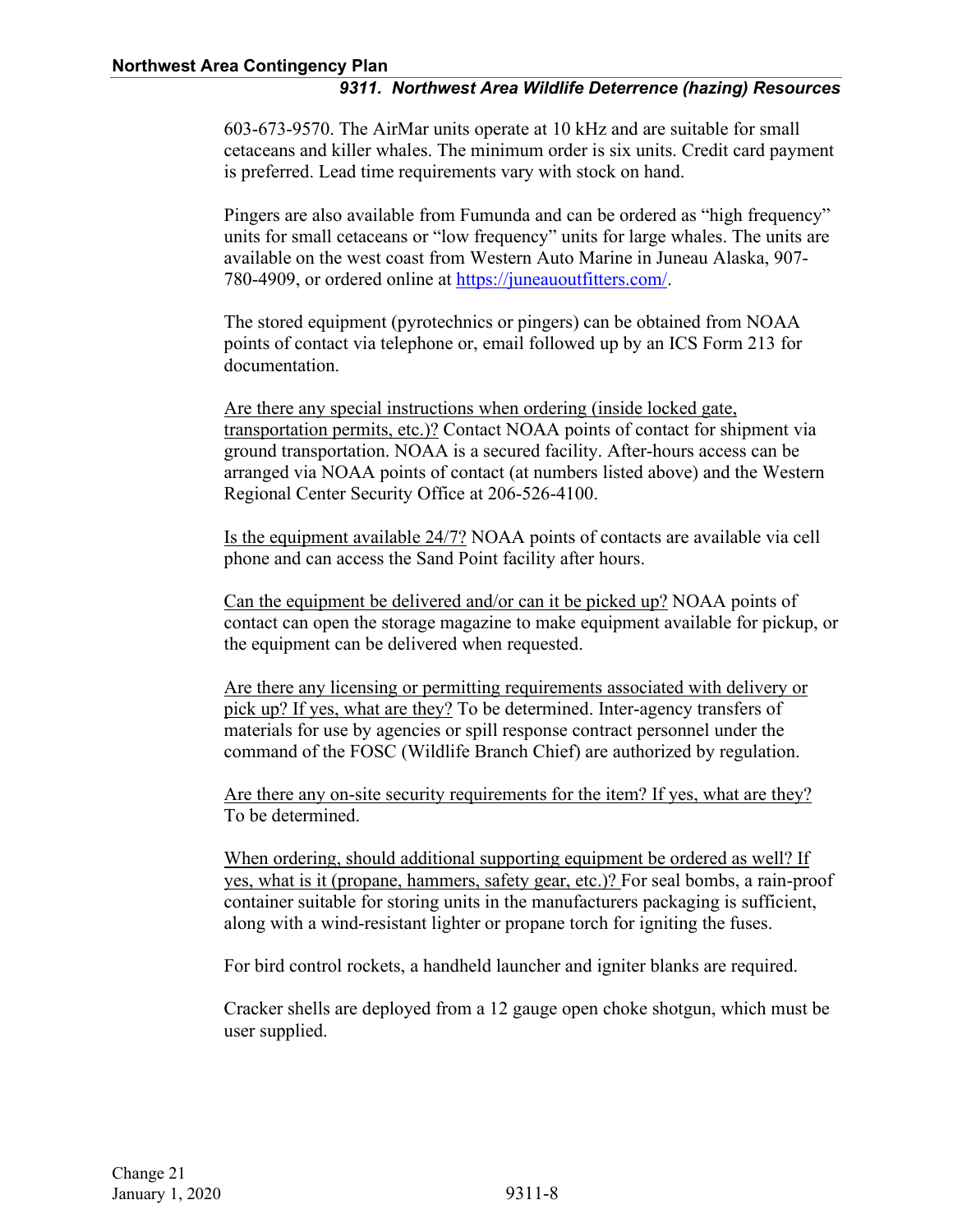#### **Equipment Use**

Are there any restrictions on the use of the item (time of day, time of year, etc.)? If yes, what are they? Deployment is dependent on weather conditions and boat capabilities. See the implementation plan for minimum crew sizes and safety precautions.

Are there any specific safety items that are needed for the personnel who are using the item? Do the safety items come with the hazing resource or do they need to be ordered separately? If extra items are needed, what are they? User supplied hearing protection and safety glasses (required); heavy work gloves (optional). NOAA does not have a stored supply of personal protection equipment for distribution with hazing tools.

Can anyone use the equipment or do they need licenses, permits, or specialized training? If the latter, describe them. As previously discussed, agency personnel do not require additional permits.

Note: We need to determine if contractors working as hazers under the control of the FOSC (Wildlife Branch Director) are considered agency employees for compliance with ATF regulations. If not, non-agency contractors working as hazers may need explosive user permits.

How many people are needed to pick up the equipment and use the equipment? Do they need additional support staff?

Number of people needed to pick up: 1 Number of people needed to deploy: 2 with boat Number of people needed to support equipment use: To be determined.

See implementation plan for minimum deployment recommendations and instructions.

What are some suggested sources of supply for boats and personnel to deploy this equipment? NOAA points of contact have access to a 22-foot fiberglass center console skiff stored at the Sand Point address.

#### <span id="page-10-0"></span>**9311.6 Washington Department of Fish and Wildlife Hazing Equipment Data Summary Sheet – June 20, 2012 Organization name:** WDFW Oil Spill Team

List of hazing equipment:

21 8-foot-long oikomi pipes with hammers

Physical location of the equipment: Trailer stored at 2628 Industrial Loop, Olympia, Washington

Point of contact for the equipment (include contact info)? Oil Spill Team Pager (360) 534-8233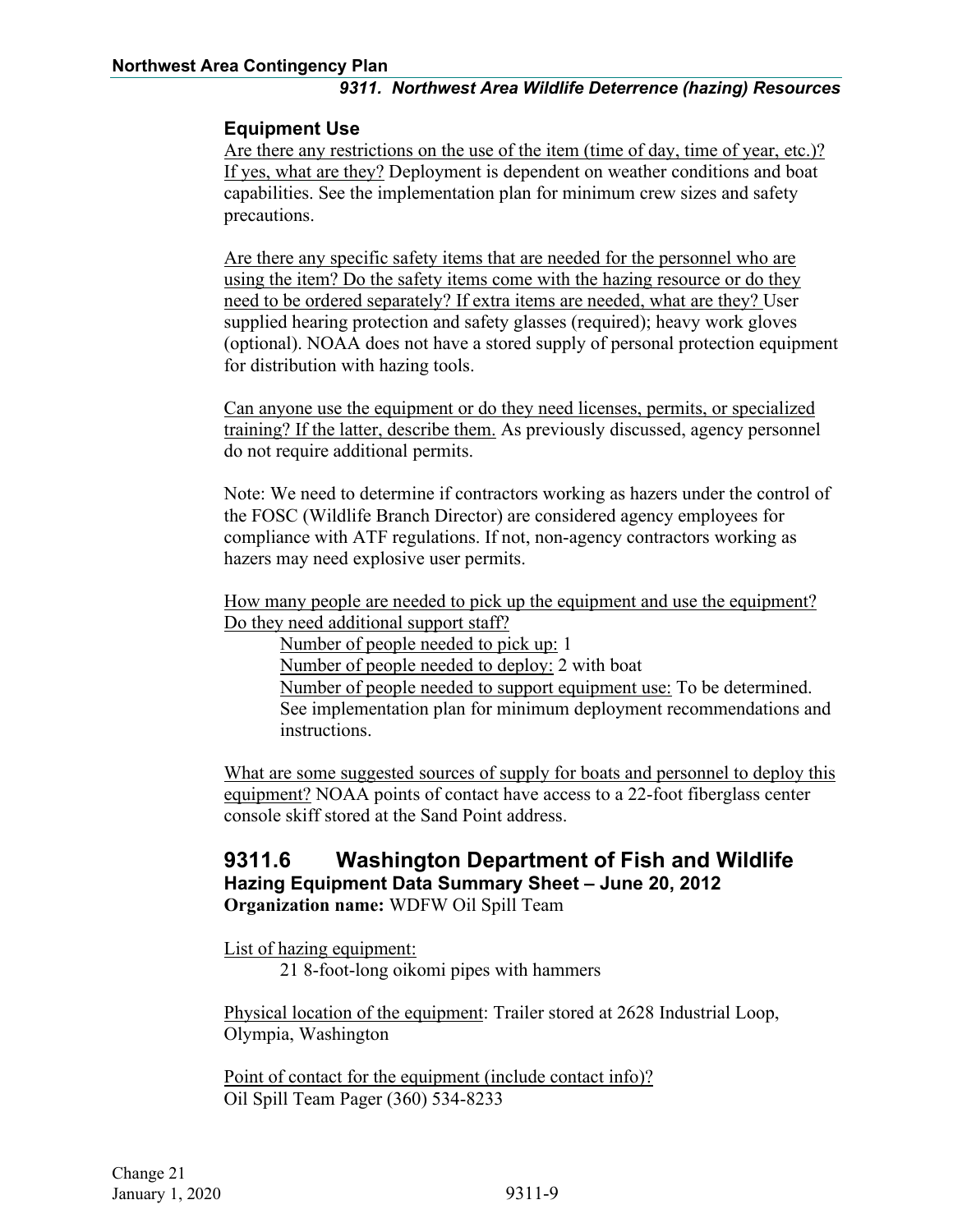#### **Equipment Storage**

Does the equipment have any storage permitting or licensing requirements? It must be approved by the FOSC or NOAA for use to be in compliance with Marine Mammal Protection Act and Endangered Species Act.

Are there any special storage requirements (locked, heated, etc.)? Preferred that they be kept dry.

How often does the equipment need to be checked while in storage? Quarterly

Does the equipment have a shelf life? No

Who is responsible for replacing or refreshing it?

#### **Equipment Ordering**

Is the item listed on the WRRL? No

How is the equipment requested (or does it matter?) Phone, followed up by an ICS Form 213 for documentation.

Are there any special instructions when ordering (inside locked gate, transportation permits, etc.)? Must contact WDFW Oil spill Team

Is the equipment available 24/7? Yes

Can the equipment be delivered and/or can it be picked up? It can be picked up, but delivery by the Oil Spill Team is dependent on staff availability

Are there any licensing or permitting requirements associated with delivery or pick up? Need a truck or trailer that can accommodate the 8-foot length of the pipes.

Are there any on-site security requirements for the item? Need key and access code to access equipment.

When ordering, should additional supporting equipment be ordered as well? Vessels and mounting equipment need to be ordered as well.

#### **Equipment Use**

Are there any restrictions on the use of the item (time of day, time of year, etc.)? Deployment depends on weather conditions and boat capabilities.

Are there any specific safety items that are needed for the personnel who are using the item? Do the safety items come with the hazing resource or do they need to be ordered separately? Appropriate mounting equipment to suspend the pipes freely over the side of the deploying vessel needs to be available.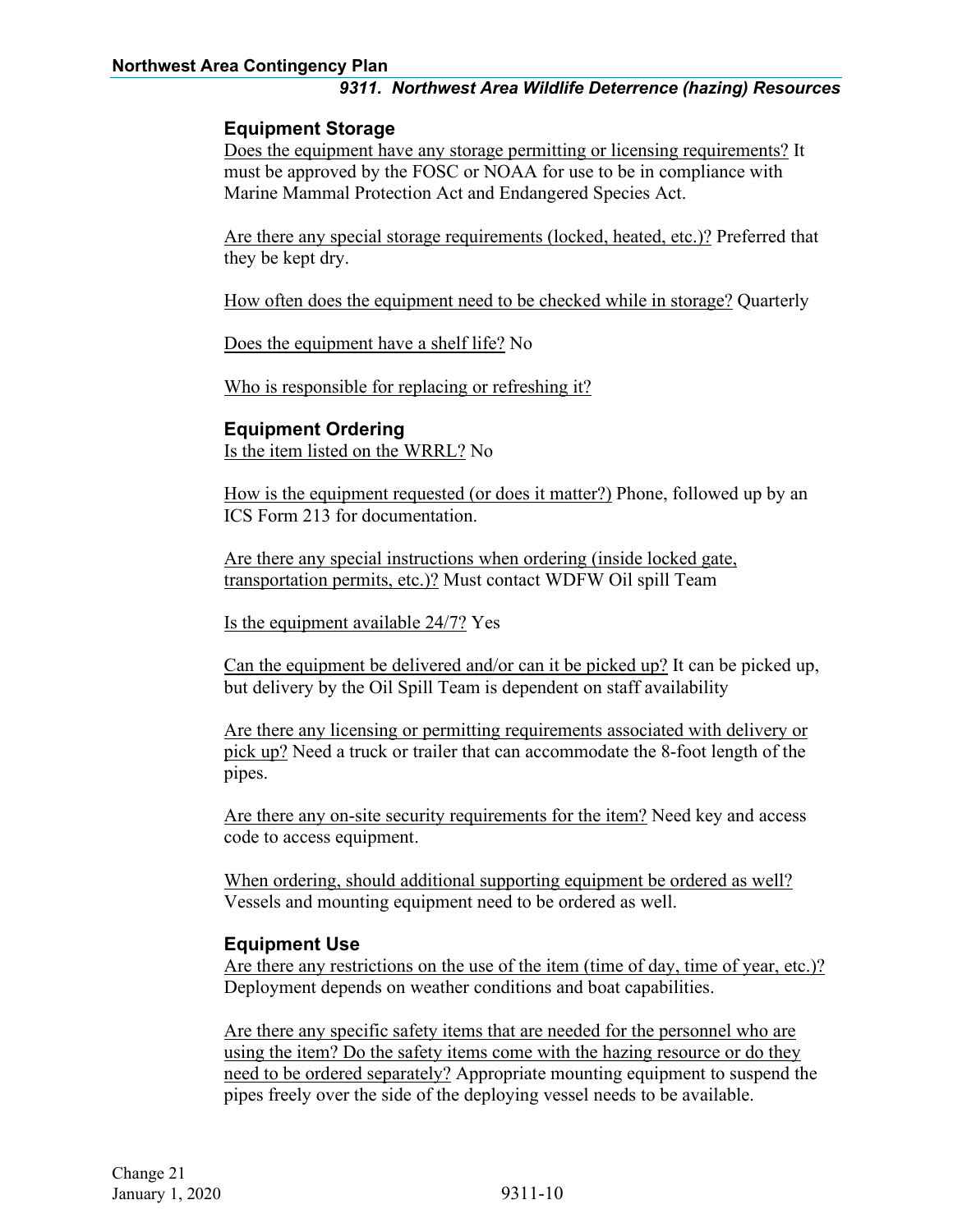Can anyone use the equipment or do they need licenses, permits, or specialized training? The actual deterrence operation should be directed by persons knowledgeable about killer whale behavior. With that direction, almost anyone could perform the task of deploying and striking the oikomi pipes.

How many people are needed to pick up the equipment and use the equipment? Do they need additional support staff?

Number of people needed to pick up: 1 or 2 Number of people needed to deploy: 2 with boat Number of people needed to support equipment use: To be determined

What are some suggested sources of supply for boats and personnel to deploy this equipment? IOSA, the Whale Museum, WDFW Marine Mammal Investigation Unit, NOAA Whale Research, WDFW Enforcement. Others to be coordinated by NOAA Fisheries (Protected Resources Division) Marine Mammal Unit.

### <span id="page-12-0"></span>**9311.7 National Response Corporation – Seattle Hazing Equipment Data Summary Sheet – August 10, 2012**

**Organization name:** National Response Corporation

List of hazing equipment:

1 hazing kit 1 handheld air horn 5.5-ounce horn refill 50 cable ties 600-foot polypropylene rope 25 wooden stakes 1 3# mallet 20 300-foot rolls of Mylar flash tape 1 scare-away LP gas cannon 1 20# fiberglass propane tank 20 scare-eye balloons Personal protection equipment kit for 4 people 1 multi-use scary man inflatable scarecrow

Physical location of the equipment: Seattle, Washington

Point of contact for the equipment (include contact info): Tiffany Gallo Marine Operations – Seattle [tgallo@nrces.com](mailto:tgallo@nrces.com) 9520 10th Ave. S., Ste. 150 Seattle, WA 98108 206-607-3007 Desk 206-607-3001 Fax 206-730-0193 mobile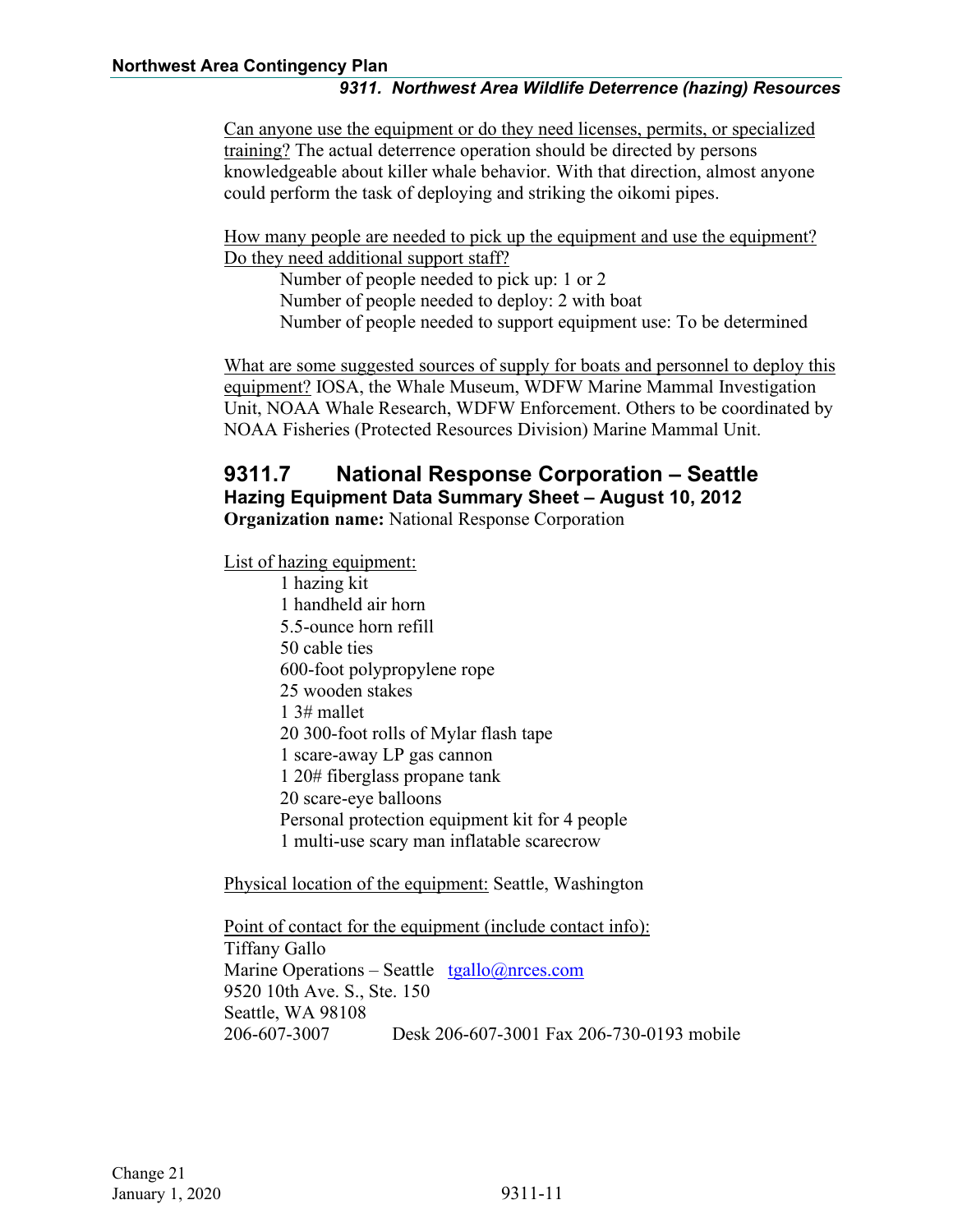#### **Northwest Area Contingency Plan**

#### *9311. Northwest Area Wildlife Deterrence (hazing) Resources*

#### **Equipment Storage**

Does the equipment have any storage permitting or licensing requirements? No

Are there any special storage requirements (locked, heated, etc.)? No

How often does the equipment need to be checked while in storage? Yearly

Does the equipment have a shelf life? No

#### **Equipment Ordering**

Is the item listed on the WRRL? No

How is the equipment requested (or does it matter?) Phone and ICS Form 213 for documentation.

Are there any special instructions when ordering (inside locked gate, transportation permits, etc.)? No

Is the equipment available 24/7? Yes

Can the equipment be delivered and/or can it be picked up? Yes

Are there any licensing or permitting requirements associated with deliver or pick up? No

Are there any on-site security requirements for the item? No

When ordering should additional supporting equipment be ordered as well? No

#### **Equipment Use**

Are there any restrictions on the use of the item (time of day, time of year, etc.)? If yes, what are they?

Are there any specific safety items that are needed for the personnel who are using the item? Do the safety items come with the hazing resource or do they need to be ordered separately? If extra items are needed, what are they?

Can anyone use the equipment or do they need licenses, permits, or specialized training? If the latter, describe them. Need training in use of the propane cannon can only be used by trained deterrence personnel.

How many people are needed to pick up the equipment and use the equipment? Do they need additional support staff?

Number of people needed to pick up: 1 Number of people needed to deploy: 2 Number of people needed to support equipment use: 1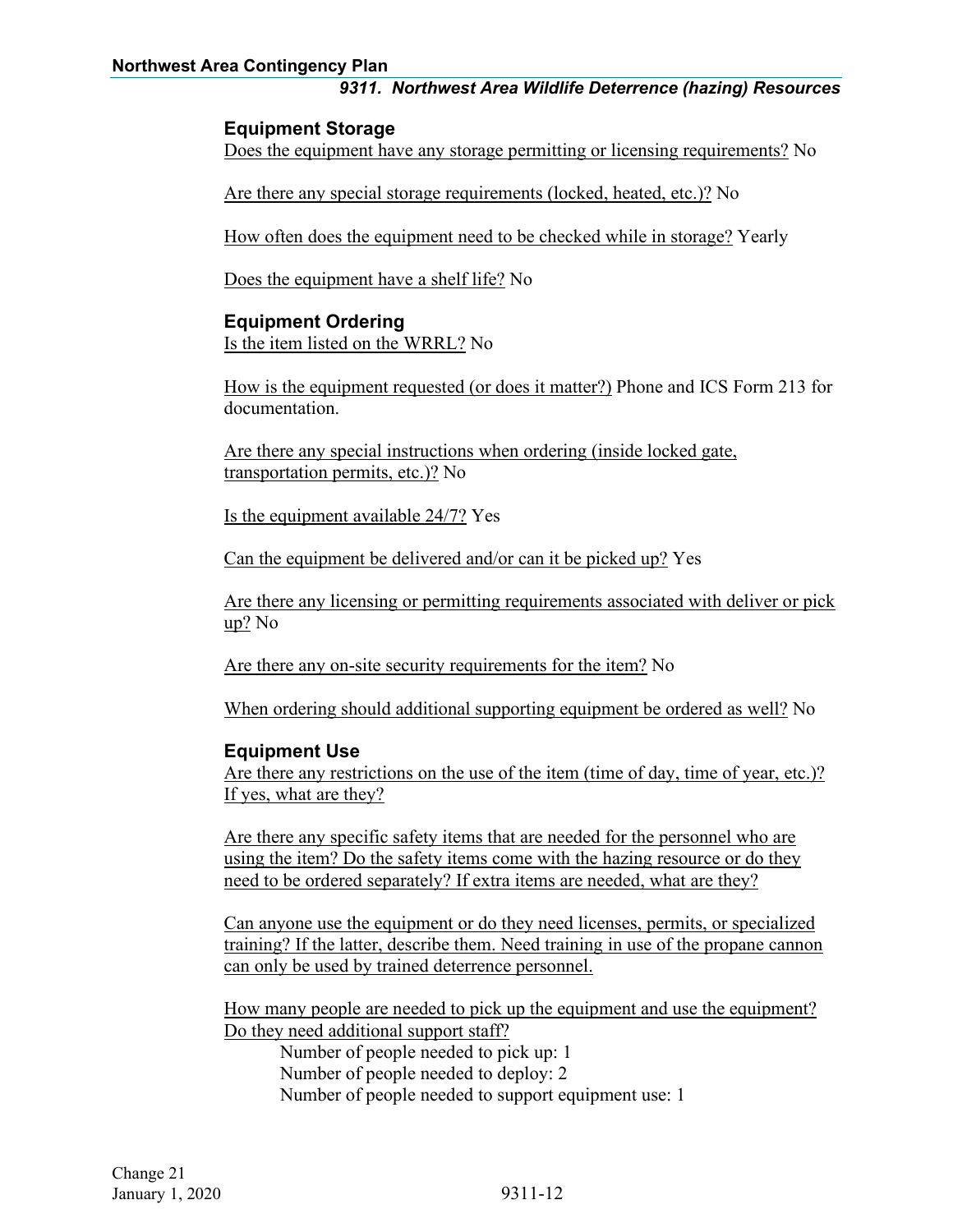### <span id="page-14-0"></span>**9311.8 USDA Wildlife Services**

#### **Hazing Equipment Data Summary Sheet – August 10, 2012**

**Organization name:** United States Department of Agriculture, Animal and Plant Health Inspection Service, Wildlife Services (USDA Wildlife Services)

List of hazing equipment:

The numbers that are given below would be a minimum amount that we could supply quickly, in 24 hours or less, and we would generally have access to much larger supplies within a day or so:

1,000 15-millimeter pyrotechnics (screamers, bangers, whistlers), plus caps 5 launcher pistols for 15mm pyrotechnics 50 pyrotechnic rockets, plus necessary launcher tubes 100 12-gauge shell-crackers 2 12-gauge shotguns 2 handheld lasers for bird dispersal in low light conditions 10 rolls Mylar ribbon

Infra-red night vision equipment that could be useful in locating wildlife that has been oiled or is in jeopardy of being oiled.

Physical location: Olympia, Washington; Portland, Oregon; Boise, Idaho

Point of contact for the equipment (include contact info): Washington: Roger A. Woodruff State Director, WA/AK USDA, APHIS, Wildlife Services 720 O'Leary Street NW Olympia, WA 98502 Phone: (360) 753-9884 FAX: (360) 753-9466 [Roger.a.woodruff@aphis.usda.gov](mailto:Roger.a.woodruff@aphis.usda.gov)

Oregon: Dave Williams State Director, OR USDA, APHIS, Wildlife Services 6135 NE 80th, Suite A-8 Portland, OR 97218 Phone: (503) 326-2346 FAX: (503) 326-2367 [david.e.williams@aphis.usda.gov](mailto:david.e.williams@aphis.usda.gov)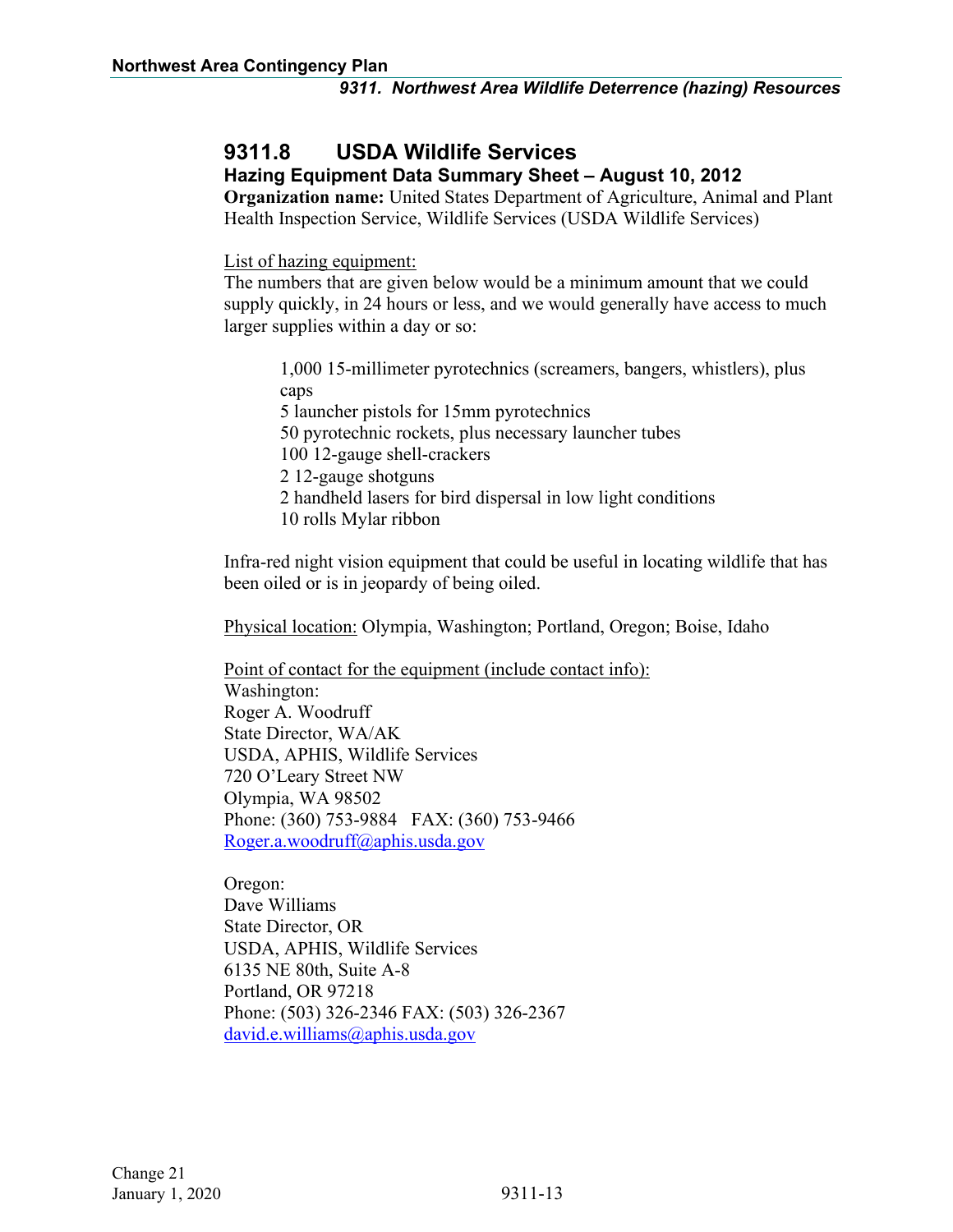Idaho: Todd Grimm Idaho Wildlife Services State Director, ID USDA APHIS, Wildlife Service 9134 West Blackeagle Drive Boise, ID 83709 Phone: (208) 373-1630 FAX: (208) 378-5349 [todd.k.grimm@aphis.usda.gov](mailto:todd.k.grimm@aphis.usda.gov)

#### **Equipment Storage**

Does the equipment have any storage permitting or licensing requirements? Yes

Are there any special storage requirements (locked, heated, etc.)? Yes

How often does the equipment need to be checked while in storage? Yearly

Does the equipment have a shelf-life? Yes

#### **Equipment Ordering**

Is the item listed on the WRRL? No

How is the equipment requested (or does it matter?) Order by phone, followed by a Pollution Removal Funding Authorization issued by the FOSC.

Are there any special instructions when ordering (inside locked gate, transportation permits, etc.)?

Is the equipment available 24/7? Yes

Can the equipment be delivered and/or can it be picked up? Yes

Are there any licensing or permitting requirements associated with deliver or pick up? No

Are there any on-site security requirements for the item? If yes, what are they? Must be locked in approved storage containers.

When ordering should additional supporting equipment be ordered as well? If yes, what is it (propane, hammers, safety gear, etc.)?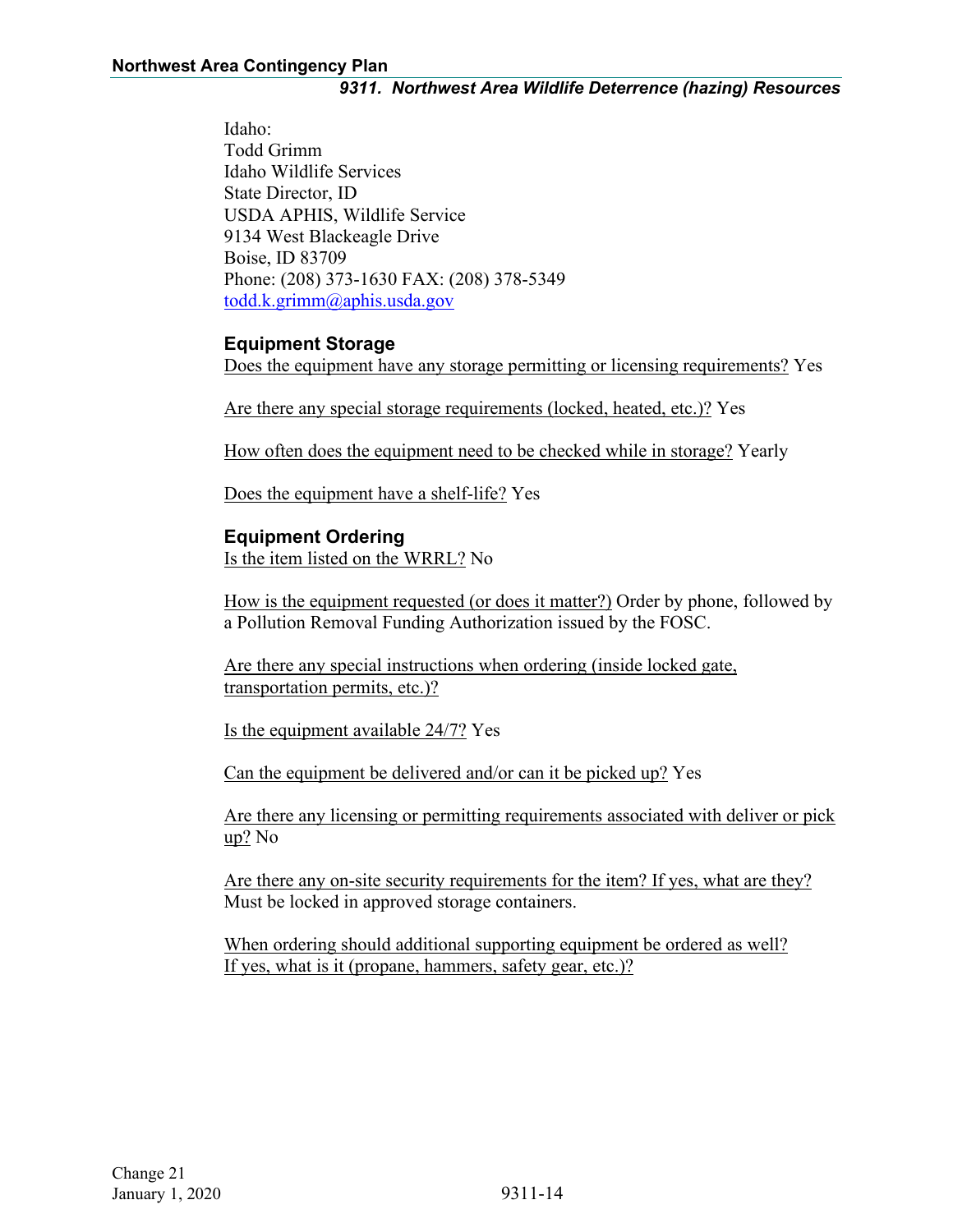#### **Equipment Use**

Are there any restrictions on the use of the item (time of day, time of year, etc.)? If yes, what are they?

Are there any specific safety items that are needed for the personnel who are using the item? Do the safety items come with the hazing resource or do they need to be ordered separately? If extra items are needed, what are they?

Can anyone use the equipment or do they need licenses, permits, or specialized training? If yes, describe them. Yes, specialized training is required. Wildlife Services personnel are trained and authorized to utilize the equipment.

How many people are needed to pick up the equipment and use the equipment? Do they need additional support staff?

Number of people needed to pick up: Number of people needed to deploy: Number of people needed to support equipment use:

#### <span id="page-16-0"></span>**9311.9 Focus Wildlife International – Anacortes, Washington**

**Hazing Equipment Data Summary Sheet – July 31, 2012 Organization name:** Focus Wildlife International

List of Focus Wildlife's deterrence equipment:

**Currently** (7/31/12) have: 1 remote control tugboat 1,000 feet of silt fencing 1,000 feet of flagging 4 rolls of Mylar streamers (4 rolls) 1 air horn

**By the end of the year,** (2012) Focus will be adding:

2 strobe lights 10 rolls of construction fencing 20 rolls of Mylar streamers 3 wavy arm guys

Physical location: Anacortes, Washington

Point of contact for the equipment (include contact info):

Chris Battaglia 360-386-5965, [chris@focuswildlife.org](mailto:chris@focuswildlife.org) Jenny Schlieps 360-391-7777, [jenny@focuswildlife.org](mailto:jenny@focuswildlife.org) Focus Wildlife International  $1408$  19<sup>th</sup> St. Anacortes, WA 98221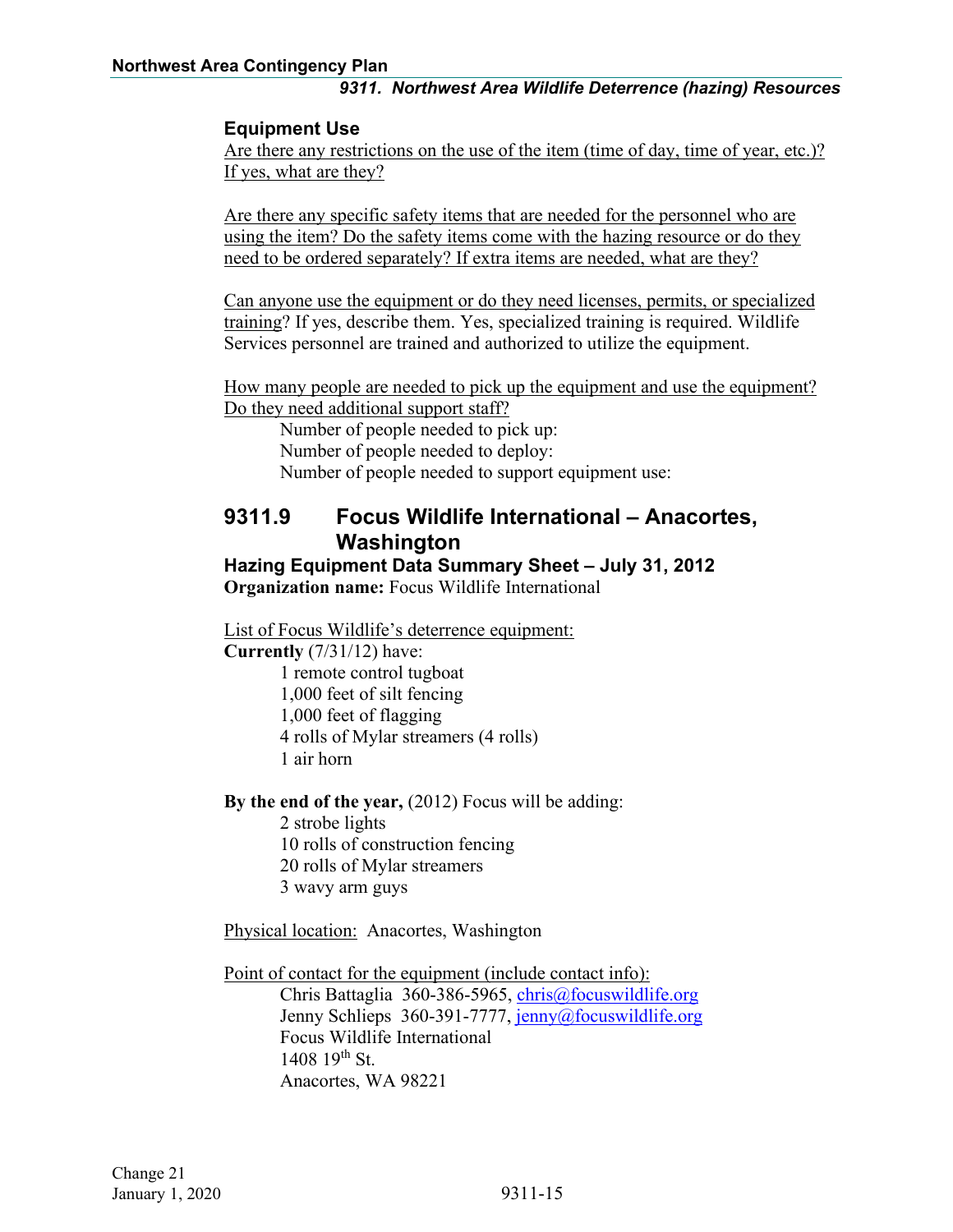#### **Northwest Area Contingency Plan**

#### *9311. Northwest Area Wildlife Deterrence (hazing) Resources*

#### **Equipment Storage**

Does the equipment have any storage permitting or licensing requirements? No

Are there any special storage requirements (locked, heated, etc.)? No

How often does the equipment need to be checked while in storage? Yearly

Does the equipment have a shelf-life? No

#### **Equipment Ordering**

Is the item listed on the WRRL? No

How is the equipment requested (or does it matter?) Phone followed up by an ICS Form 213 for documentation.

Are there any special instructions when ordering (inside locked gate, transportation permits, etc.)?

Is the equipment available 24/7? Yes

Can the equipment be delivered and/or can it be picked up? Yes

Are there any licensing or permitting requirements associated with delivery or pick up? No

Are there any on-site security requirements for the item? No

When ordering should additional supporting equipment be ordered as well? No

#### **Equipment Use**

Are there any restrictions on the use of the item (time of day, time of year, etc.)? No

Are there any specific safety items that are needed for the personnel who are using the item? Do the safety items come with the hazing resource or do they need to be ordered separately? If extra items are needed, what are they? No extra safety is required to use this equipment.

Can anyone use the equipment or do they need licenses, permits, or specialized training? If yes, describe them. No permits or licenses needed to use the equipment.

How many people are needed to pick up the equipment and use the equipment? Do they need additional support staff?

Number of people needed to pick up: one Number of people needed to deploy: two Number of people needed to support equipment use: one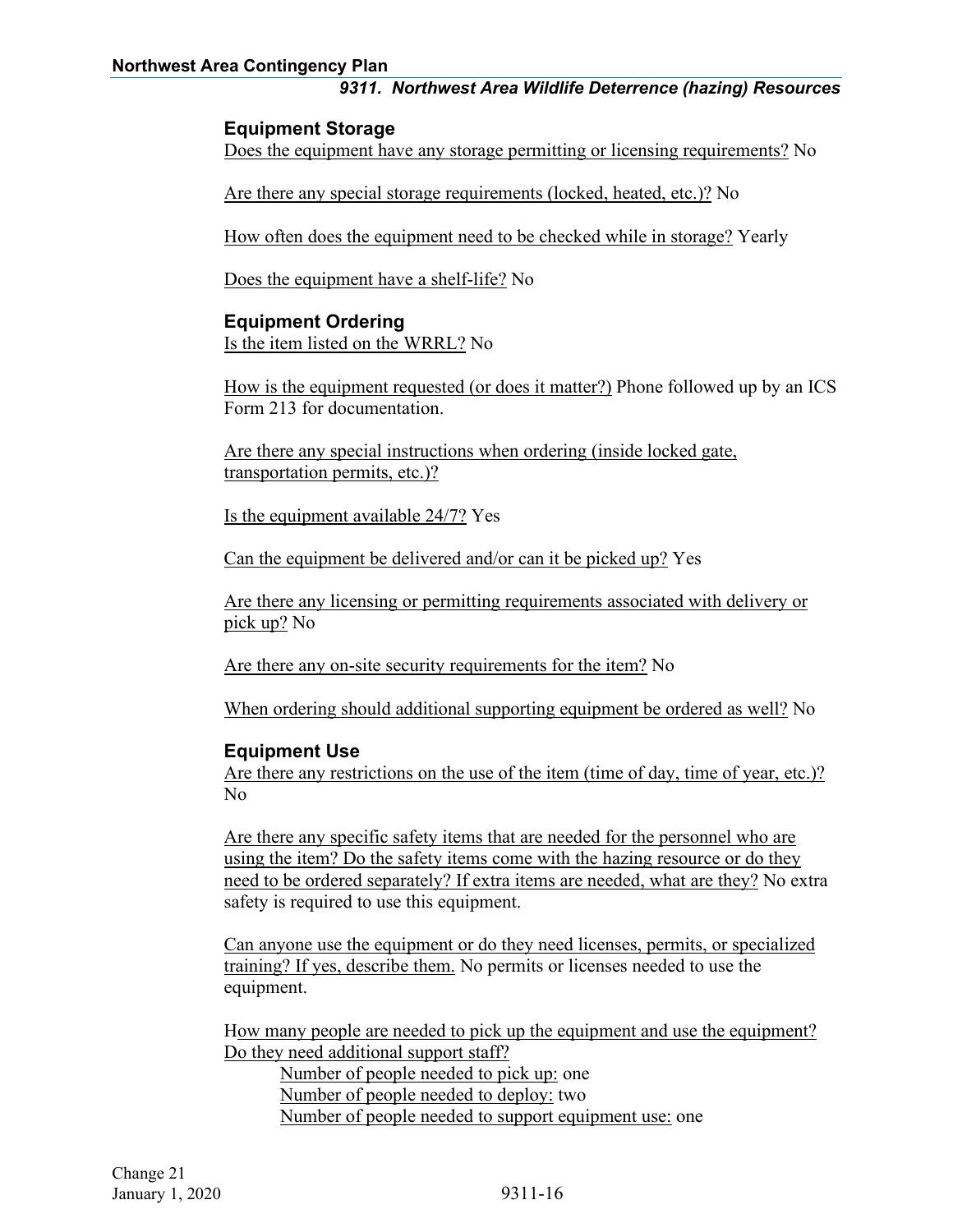### <span id="page-18-0"></span>**9311.10 California Oiled Wildlife Care Network – Davis, California**

**Hazing Equipment Data Summary Sheet – August 10, 2012 Organization name:** Oiled Wildlife Care Network

List of hazing equipment:

1,600 bird bombs 1,400 screamers 200 rocket bangers 11 pistol-type launchers 3,200 .22-caliber blanks 300 shell crackers 1 shotgun 50 CAPA exploders 1 CAPA launcher 70 seal bombs 17 propane cannons 500 Mylar balloons 2 helium tanks 400 bamboo stakes with Mylar tape 2 Marine Phoenix Wailers

Where the equipment is physically located: Davis, California

Point of contact for the equipment (include contact info): Michael Ziccardi DVM MPVM PhD Director, Oiled Wildlife Care Network Assoc. Professor, Clinical Wildlife Health Wildlife Health Center School of Veterinary Medicine University of California Davis, CA 95616 O: (530) 754-5701 C: (530) 979-7561 F: (530) 752-3318

#### **Equipment Storage**

Does the equipment have any storage permitting or licensing requirements? Yes

Are there any special storage requirements (locked, heated, etc.)? Yes

How often does the equipment need to be checked while in storage? Yearly

Does the equipment have a shelf-life? Yes